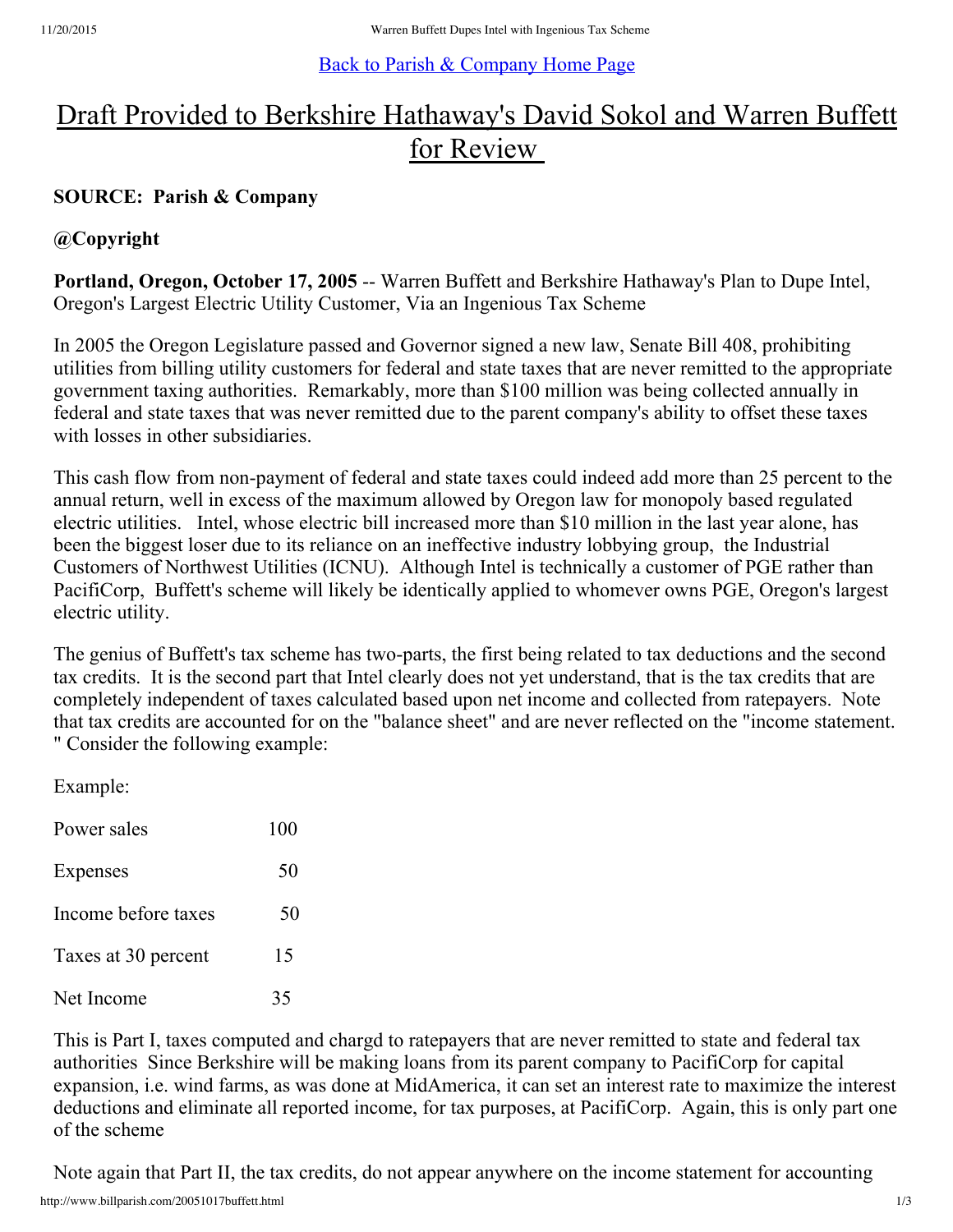purposes. This is because such tax credits are not a revenue or expense but rather a balance sheet transaction. Senate Bill 408 clearly indicates that both the taxes computed and charged to ratepayers based upon income and expenses and relevant "tax credits" should be considered in determining the gap between taxed billed and those actually paid.

Buffett Strategy Regarding Part I: This includes continuing the practice of charging ratepayers for federal and state taxes that are never remitted by attempting to overturn the new Oregon law in either the courts or legislature. Berkshire Hathaway's capacity to pocket this cash flow from not remitting taxes collected was an important consideration in its proposed acquisition of PacifiCorp, Oregon's second largest utility. See attached Forbest article regarding another Berkshire Hathaway company, McLane, in which Buffett is quoted as claiming he can earn a 13 percent return on investment when McLane's profit margin is only one percent.

Buffett Strategy Regarding Part II: The second more significant aspect involves tax credits. Buffett's subsidiary Mid America is currently trying to argue that the new Oregon law prohibiting billing ratepayers for taxes never remitted to state and federal governments does not apply to tax credits or total tax benefits but rather simply the taxes calculated based upon income and expenses. To any tax professional, this argument is simply ludicrous.

The likely specific structure of Buffett's scheme is as follows:

1) Berkshire Hathaway invests in upgrading PacifiCorps physical infrastructure, focusing on areas that provide federal and state energy tax credits via the recently passed energy bill, i.e. wind, etc. The objective here is not the best use of capital but rather to go directly after the tax credits. Berkshire Hathaway will likely finance the capital improvements via an above market rate interest loan from the Berkshire Hathaway holding company to PacifiCorp, as is commonly done with other Berkshire Hathaway subsidiaries. This will maximize the loss to PacifiCorp and maximize the gain to the Berkshire Hathaway holding company.

2) Intel and other ratepayers essentially get stuck with the debt and operating costs associated with the new improvements, which may not even be the best use of capital, while Berkshire Hathaway gets to pocket the tax credits immediately, creating a cash flow windfall that allows it to profit far in excess of the maximum allowed by the Oregon Public Utility Commission. Unfortunately, neither the Oregon Public Utility Commission not the Oregon Attorney General's office appears to have the accounting expertise to understand these tax issues.

3) Over time PacifiCorp essentially becomes the tax credit machine that keeps on giving while Intel and other users get stuck with more debt and higher operating costs that combine to act as an impediment to their overall competitiveness.

Parish & Company estimates that this scheme will cost Intel at least \$10 million annually, perhaps at much as \$20 million. Intel is a great company yet periodically is challenged by a short-sighted focus on its core processor business due to the rapid obsolescence of its products. Perhaps this is a great opportunity to help orchestrate the creation of a public electric corporation, similar to what Warren Buffett enjoys in his home town of Omaha, Nebraska, with the specific goal of decreasing power rates at least 20 percent. This would not only improve manufacturing cost efficiency yet also provide an extraordinary public service to other power users ranging from schools and churches to other major local employers.

Another Warren Buffett company, Sees Candy, recently had its CEO appear on the cover of a major local community newspaper based upon his pledging to contribute \$25,000 to the Chapman grade school